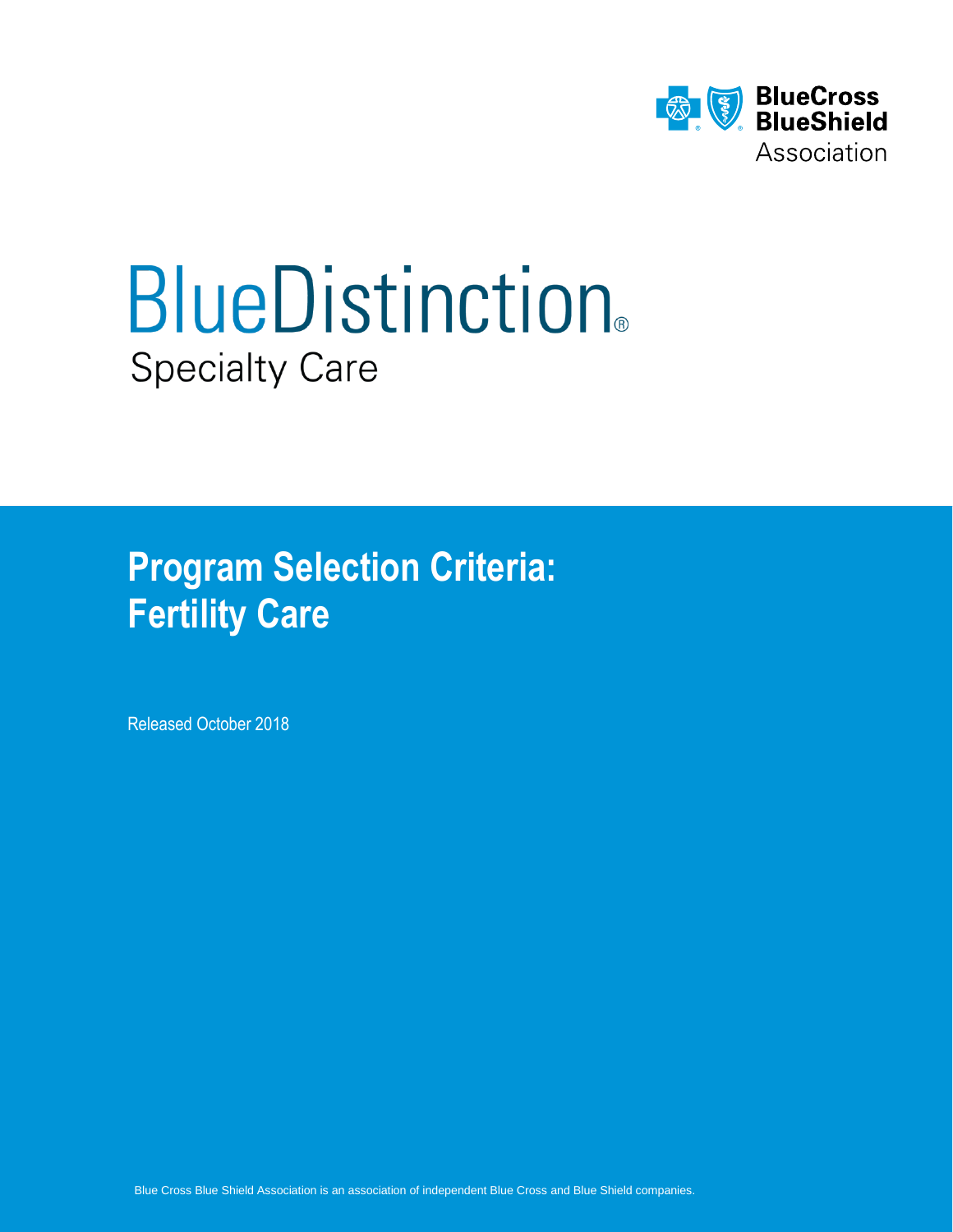<span id="page-1-0"></span>**[About the Blue Distinction](#page-1-1)  [Specialty Care Program.......](#page-1-1) 1**

**[Executive Summary](#page-1-2) ............. 1**

**[Understanding the Evaluation](#page-2-0)  Process [.................................](#page-2-0) 2**

**[Quality Selection Criteria](#page-4-0) .... 4**

**[Business Selection Criteria.](#page-5-0) 5**

<span id="page-1-1"></span>**[Cost of Care Selection Criteria](#page-5-1) [................................................](#page-5-1) 5**

**[Questions..............................](#page-8-0) 8**

l

# **About This Document**

The Program Selection Criteria outlines the selection criteria and evaluation process used to determine eligibility for the Blue Distinction Centers for Fertility Care program (the Program).

This document is organized into five sections:

- 1. Overview of the Blue Distinction Specialty Care Program
- 2. Evaluation Process and Data Sources
- 3. Quality Selection Criteria
- 4. Business Selection Criteria
- 5. Cost of Care Selection Criteria

# **About the Blue Distinction Specialty Care Program**

Blue Distinction Specialty Care is a national designation program recognizing healthcare providers that demonstrate expertise in delivering quality specialty care — safely, effectively, and cost efficiently. The goal of the program is to help consumers find both quality and value for their specialty care needs, while encouraging healthcare professionals to improve the overall quality and delivery of care nationwide, and providing a credible foundation for local Blue Cross and/or Blue Shield Plans (Blue Plans) to design benefits tailored to meet employers' own quality and cost objectives<sup>1</sup>. The Blue Distinction Specialty Care Program includes two levels of designation:

- **Blue Distinction Centers (BDC): Healthcare providers recognized for their** expertise in delivering specialty care.
- **Blue Distinction Centers+ (BDC+)**: Healthcare providers recognized for their expertise and cost efficiency in specialty care.

**Quality is key**: only those providers that first meet nationally established quality measures for BDC will be considered for designation as a BDC+.

# <span id="page-1-2"></span>**Executive Summary**

In early 2018, local Blue Plans invited 245 providers across the country to be considered for the Fertility Care designation under this Program; 145 providers applied and were evaluated on objective, transparent selection criteria with Quality, Business, and Cost of Care components. This Program focuses on in vitro fertilization (IVF), which is the most common assisted reproductive technology (ART) treatment and is widely becoming the preferred option for fertility treatment. This Program evaluates IVF ART providers in various care settings, including individual physicians, physician groups, and clinics, with the designation awarded to individual physicians who meet the Program's Selection Criteria. Table 1 outlines the Fertility Care Program Highlights.

 $1$  Benefit design is determined independently by the local Blue Plan and is not a feature of any Blue Distinction program.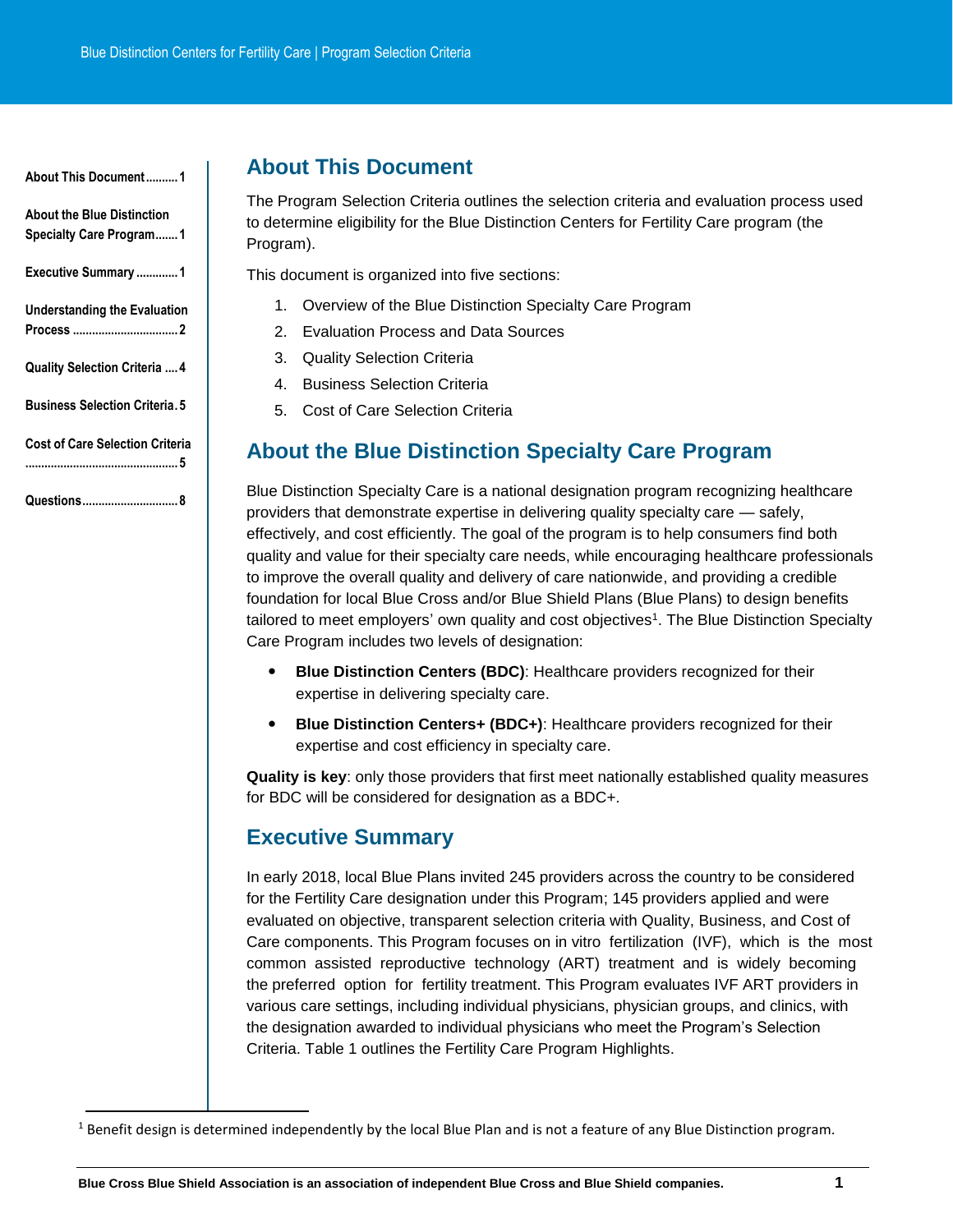# **Table 1: Fertility Care Program Highlights**

| <b>About the Blue Distinction</b><br>Specialty Care Program  1 |
|----------------------------------------------------------------|
| Executive Summary1                                             |
| <b>Understanding the Evaluation</b>                            |
| Quality Selection Criteria  4                                  |
| <b>Business Selection Criteria 5</b>                           |
| <b>Cost of Care Selection Criteria</b><br>                     |
|                                                                |

**[About This Document..........](#page-1-0) 1**

|                                                         | <b>PROGRAM HIGHLIGHTS</b>                                                                                                                                                                                            |
|---------------------------------------------------------|----------------------------------------------------------------------------------------------------------------------------------------------------------------------------------------------------------------------|
| <b>Designated Provider</b>                              | Individual Physician<br>$\bullet$                                                                                                                                                                                    |
| <b>Designation Levels</b>                               | <b>BDC</b><br>$\bullet$<br>BDC+<br>$\bullet$                                                                                                                                                                         |
| <b>Membership</b>                                       | Society for Assisted Reproductive Technology (SART)<br>$\bullet$<br>Member                                                                                                                                           |
| <b>Structure and Process</b>                            | Elective Single Embryo Transfer (eSET)<br>$\bullet$                                                                                                                                                                  |
| <b>Provider Volume and</b><br><b>Outcome Evaluation</b> | <b>Total Cycle Volume</b><br>$\bullet$<br><b>Cumulative Cycle Starts</b><br>$\bullet$<br><b>Singleton Live Births</b><br>$\bullet$<br><b>Triplets or More Live Births</b><br>$\bullet$                               |
| <b>Quality Sources</b>                                  | <b>Provider Survey</b><br>$\bullet$<br><b>SART Registry Data</b><br>$\bullet$                                                                                                                                        |
| <b>Business Sources</b>                                 | Plan Survey<br>$\bullet$<br><b>Blue Brands Evaluation</b><br>$\bullet$                                                                                                                                               |
| <b>Cost Sources</b>                                     | Blue Plans' Healthcare Claims Data, with procedures<br>$\bullet$<br>occurring between January 1, 2014 and December 31,<br>2016 and paid through March 31, 2017<br>Blue Female Patients ages 25-45 years<br>$\bullet$ |
| <b>Local Blue Plan Criteria</b>                         | Local Blue Plan Criteria for Quality, Business, and/or Cost<br>$\bullet$<br>(if applicable)                                                                                                                          |

**Note:** The complete Selection Criteria and evaluation process are described fully throughout the remainder of this document.

# <span id="page-2-0"></span>**Understanding the Evaluation Process**

## **Selection Process**

The selection process balances quality, cost, and access considerations to offer consumers meaningful differentiation in quality and value for specialty care providers that are designated as BDC and BDC+. Guiding principles for the selection process include:

#### **Quality**

Nationally consistent approach to evaluating quality and safety was used, incorporating quality measures with meaningful impact, including delivery system features and specific quality outcomes to which all can aspire.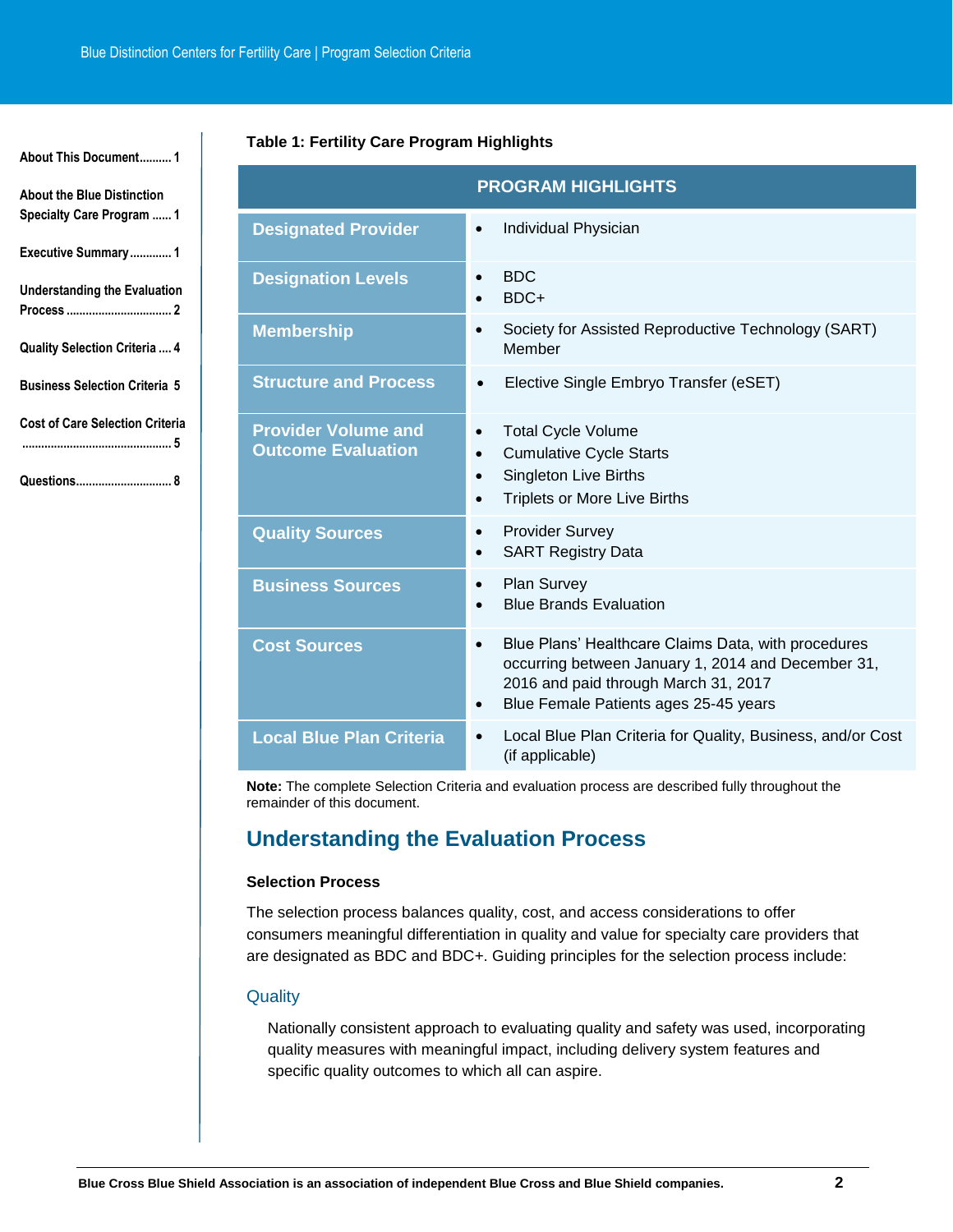**[About the Blue Distinction](#page-1-1)  [Specialty Care Program](#page-1-1) ...... 1**

**[Executive Summary.............](#page-1-2) 1**

**[Understanding the Evaluation](#page-2-0)  Process [.................................](#page-2-0) 2**

**[Quality Selection Criteria](#page-4-0) .... 4**

**[Business Selection Criteria](#page-5-0) 5**

**[Cost of Care Selection Criteria](#page-5-1)**

**[...............................................](#page-5-1) 5**

**Questions [.............................](#page-8-0) 8**

## Cost

Nationally consistent and objective approach for selecting BDC+ was used to address market and consumer demand for cost savings and affordable healthcare.

#### Access

Blue members' access to Blue Distinction Centers was considered to achieve the Program's overall goal of providing differentiated performance on quality and, for the BDC+ designation, cost of care.

## **Data Sources**

Objective data from a detailed Provider Survey, Society for Assisted Reproductive Technology (SART) Registry Data, Plan Survey, and Blue Plans' Healthcare Claims Data information were used to evaluate and identify providers that meet the Program's Selection Criteria. Table 2 below outlines the data sources used for evaluation under this Program.

## **Table 2: Data Sources**

| <b>EVALUATION</b><br><b>COMPONENT</b> | <b>DATA SOURCE</b>                                                                                                                                         | <b>BLUE</b><br><b>DISTINCTION</b><br><b>CENTERS</b><br>(BDC) | <b>BLUE</b><br><b>DISTINCTION</b><br><b>CENTERS+</b><br>$(BDC+)$ |
|---------------------------------------|------------------------------------------------------------------------------------------------------------------------------------------------------------|--------------------------------------------------------------|------------------------------------------------------------------|
| Quality                               | Information obtained from a<br>provider in the Provider Survey<br>Data from Society for Assisted<br>Reproductive Technology<br>(SART): http://www.sart.org |                                                              |                                                                  |
| <b>Business</b>                       | Information obtained from the<br>local Blue Plan in the Plan Survey<br>and Blue Brands evaluation.                                                         |                                                              |                                                                  |
| <b>Cost of Care</b>                   | <b>Blue Plan Healthcare Claims</b><br>Data.                                                                                                                |                                                              |                                                                  |

#### **Measurement Framework**

Blue Distinction Specialty Care programs establish a nationally consistent approach to evaluating quality and safety by incorporating quality measures with meaningful impact. Selection Criteria will evolve through each evaluation cycle, consistent with medical advances and measurement in this specialty area. The measurement framework for this and other Blue Distinction value-based initiatives were developed using the following guiding principles:

- Utilize a credible process and produce credible results with meaningful, differentiated outcomes.
- Align with other national efforts using established measures, where appropriate and feasible.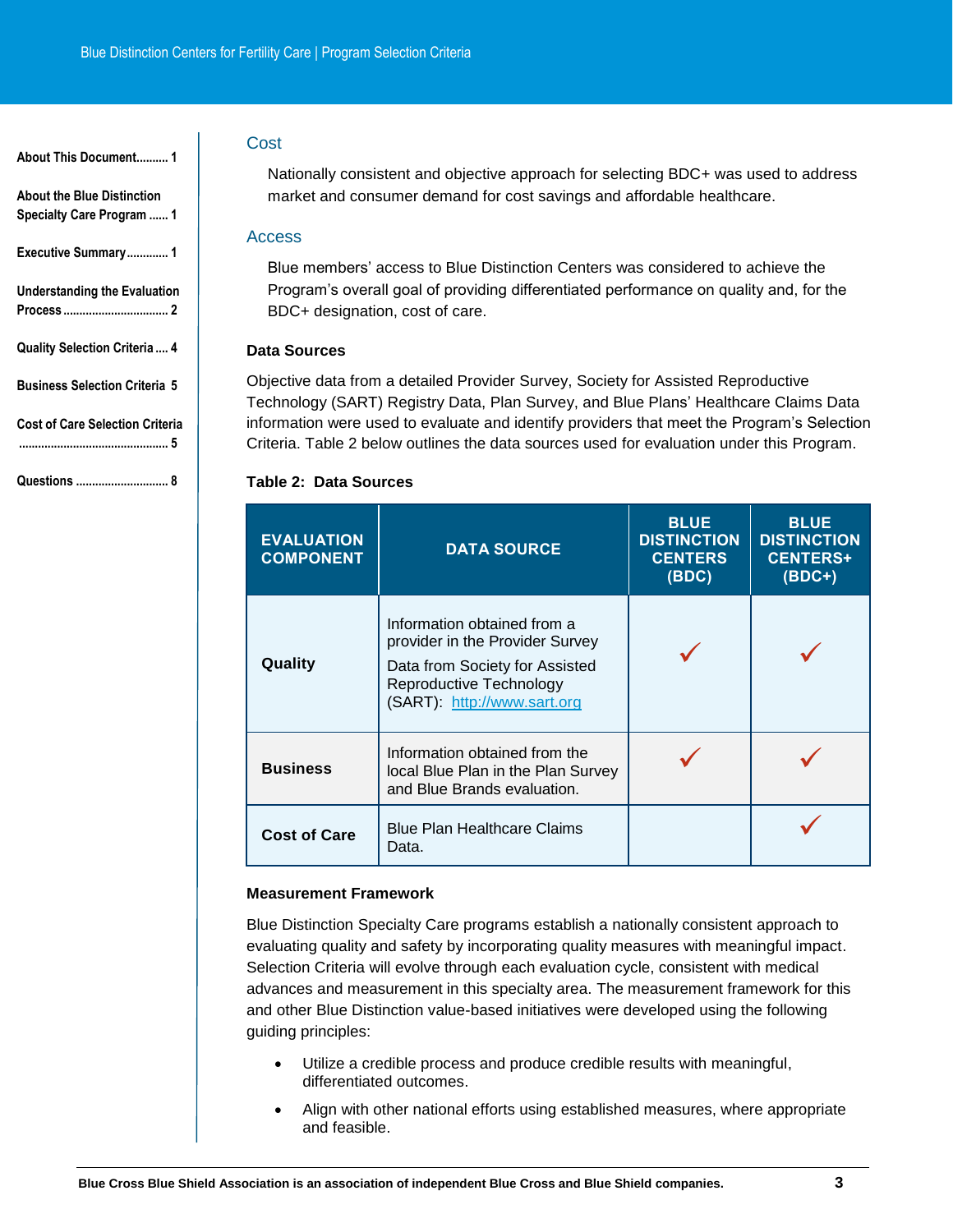**[About the Blue Distinction](#page-1-1)  [Specialty Care Program.......1](#page-1-1)**

<span id="page-4-0"></span>**[Executive Summary](#page-1-2) .............1**

```
Understanding the Evaluation 
Process..................................2
```
**[Quality Selection Criteria.....4](#page-4-0)**

**[Business Selection Criteria.5](#page-5-0)**

**[Cost of Care Selection Criteria](#page-5-1)**

**[................................................5](#page-5-1)**

**[Questions..............................8](#page-8-0)**

- Simplify and streamline measures and reporting processes.
- Enhance transparency and ease of explaining program methods.
- Utilize existing resources effectively to minimize costs and redundancies.
- Meet existing and future demands from Blue Plans, national accounts, and Blue members.

# **Quality Selection Criteria**

Providers were evaluated on quality metrics developed through a process that included: input from the medical community and quality measurement experts; review of medical literature, together with national quality and safety initiatives; and a thorough analysis of meaningful quality measures. The quality evaluation was based on provider responses to the Provider Survey and Society for Assisted Reproductive Technology (SART) data, 2015 Final Clinic Summary Report (CSR).

The Quality Selection Criteria includes structure, process, and outcome metrics specific to fertility care. Each provider must be a SART member in 'good standing' and offer elective single embryo transfer (eSET). The SART 2015 Final Clinic Summary Report (CSR) was used to evaluate a provider's volume and outcomes.

# **Quality Selection Criteria**

Table 3 below identifies the Quality Selection Criteria used in the evaluation of each provider. A provider must meet **all** Quality Selection Criteria requirements, as well as all Business Selection Criteria (outlined below in Table 4) to be considered eligible for the Blue Distinction Centers for Fertility Care designation.

| ALL SELECTION CRITERIA MUST BE MET FOR ELIGIBILITY CONSIDERATION                 |                                                                     |                                                                                                                                                                                                                   |
|----------------------------------------------------------------------------------|---------------------------------------------------------------------|-------------------------------------------------------------------------------------------------------------------------------------------------------------------------------------------------------------------|
| <b>DOMAIN</b>                                                                    | <b>METRIC NAME</b><br><b>QUALITY SELECTION CRITERIA DESCRIPTION</b> |                                                                                                                                                                                                                   |
| <b>Program</b><br>Structure/<br><b>Process</b>                                   | <b>SART Membership &amp;</b><br><b>Registry Data</b>                | Provider is a member in good standing with the Society for<br>Assisted Reproductive Technology (SART) and has SART<br>2015 Final Clinic Summary Report (CSR) data for in vitro<br>fertilization (IVF) procedures. |
|                                                                                  | <b>Elective Single</b><br><b>Embryo Transfer</b>                    | Provider offers and performs elective Single Embryo<br>Transfer (eSET).                                                                                                                                           |
| <b>Volume and</b><br><b>Outcomes</b>                                             | <b>Total Cycle Volume</b>                                           | Provider's Total Cycle Volume for the reporting year is<br>greater than or equal to 75 cycles.                                                                                                                    |
| <b>SART 2015</b><br><b>Final Clinic</b><br><b>Summary</b><br><b>Report (CSR)</b> | <b>Cumulative Cycle</b><br><b>Starts (Analytic</b><br>Volume)       | Provider's Cumulative Number of Cycle Starts for the<br>reporting year is greater than or equal to 20 cycles for<br>patients less than 35 years of age.                                                           |
|                                                                                  | <b>Singletons Live Birth</b><br>Rate                                | Provider's Cumulative Singletons live birth rate is greater<br>than or equal to 30.00% for patients less than 35 years of<br>age.                                                                                 |

## **Table 3: Quality Selection Criteria**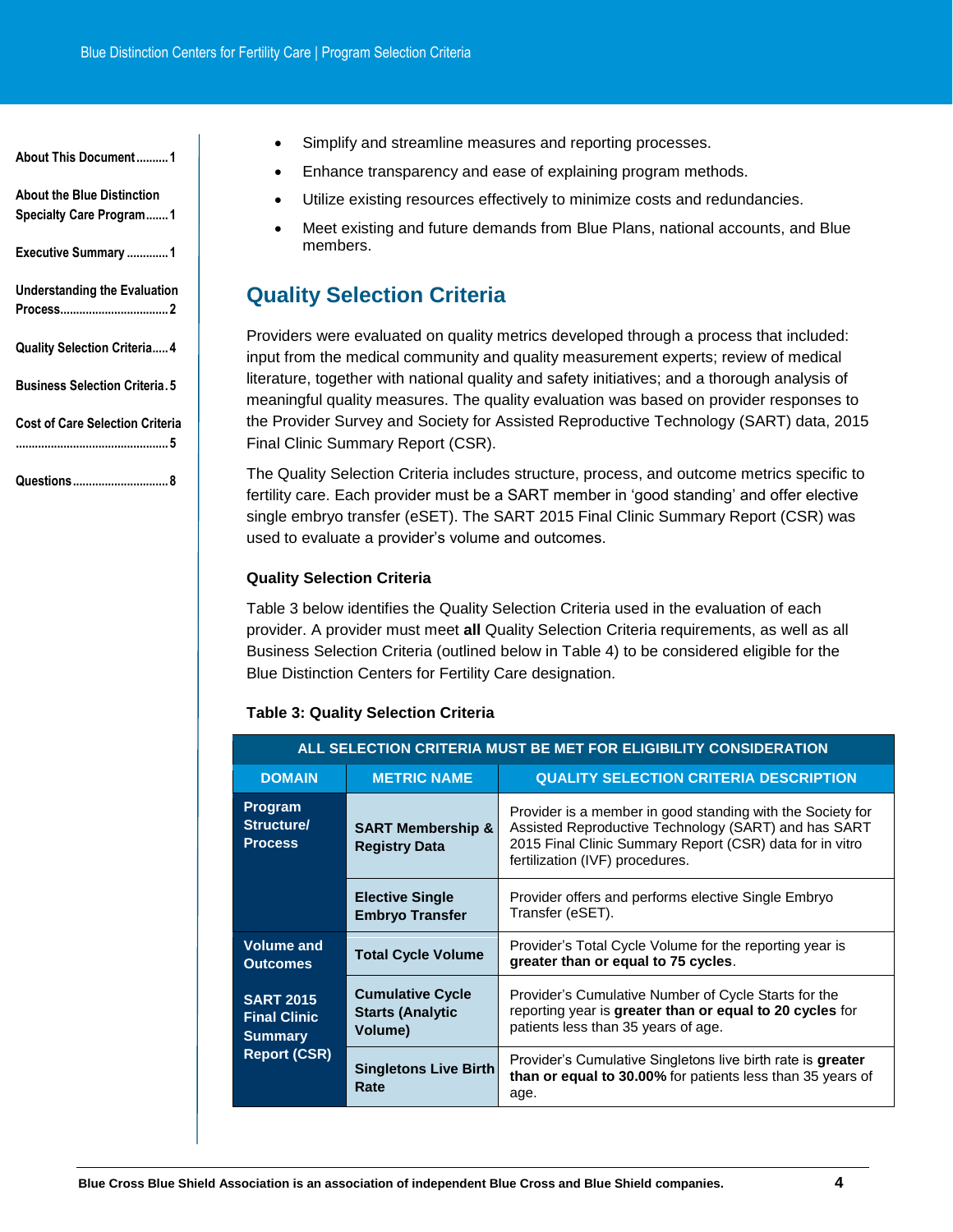**[About the Blue Distinction](#page-1-1)  [Specialty Care Program.......1](#page-1-1)**

**[Executive Summary](#page-1-2) .............1**

**[Understanding the Evaluation](#page-2-0)  [Process..................................2](#page-2-0)**

<span id="page-5-0"></span>**[Quality Selection Criteria.....4](#page-4-0)**

**[Business Selection Criteria.5](#page-5-0)**

**[Cost of Care Selection Criteria](#page-5-1)**

**[................................................5](#page-5-1)**

**[Questions..............................8](#page-8-0)**

| ALL SELECTION CRITERIA MUST BE MET FOR ELIGIBILITY CONSIDERATION |                                                   |                                                                                                                                     |
|------------------------------------------------------------------|---------------------------------------------------|-------------------------------------------------------------------------------------------------------------------------------------|
| <b>DOMAIN</b>                                                    | <b>METRIC NAME</b>                                | <b>QUALITY SELECTION CRITERIA DESCRIPTION</b>                                                                                       |
|                                                                  | <b>Triplets or More Live</b><br><b>Birth Rate</b> | Provider's Cumulative Triplets or more live birth rate is less<br>than or equal to 3.00% for patients less than 35 years of<br>age. |
| <b>Local Blue Plan Quality Criteria</b><br>(if applicable)       |                                                   | Provider meets all Local Blue Plan Quality Criteria, if<br>applicable                                                               |

# Business Selection Criteria

The Business Selection Criteria (Table 4) consists of the following components:

- 1. Physician Participation;
- 2. Blue Brands Criteria; and
- 3. Local Blue Plan Criteria (if applicable)

A provider must meet **all** components listed in Table 4 to meet the Business Selection Criteria for the Blue Distinction Centers for Fertility Care designation.

## **Table 4: Business Selection Criteria**

| <b>BUSINESS SELECTION CRITERIA</b>                             |                                                                                                                                                                                                                                                                 |  |
|----------------------------------------------------------------|-----------------------------------------------------------------------------------------------------------------------------------------------------------------------------------------------------------------------------------------------------------------|--|
| <b>Physician</b><br><b>Participation</b>                       | Physician Specialists are required to participate in the local Blue<br>Plan's BlueCard PPO Network.                                                                                                                                                             |  |
| <b>Blue Brands</b><br>Criteria                                 | Provider and any entity in which provider owns or controls a<br>majority interest meet BCBSA criteria for avoiding conflicts with<br>BCBSA logos and trademarks.                                                                                                |  |
| Local Blue Plan<br><b>Business Criteria</b><br>(if applicable) | An individual Blue Plan, at its own independent discretion, may<br>establish and apply local business requirements as additional<br>Selection Criteria for eligibility in a Blue Distinction Centers<br>Program, for providers located within its Service Area. |  |

# <span id="page-5-1"></span>**Cost of Care Selection Criteria**

Cost of care measures were designed to address market and consumer demand for cost savings and affordable healthcare. The Cost of Care Selection Criteria was used to provide a consistent and objective approach to identify BDC+ providers. The inputs and methodology used in the cost evaluation are explained below.

*Quality is key:* only those providers that first meet nationally established, objective quality measures for BDC will be considered for designation as a BDC+.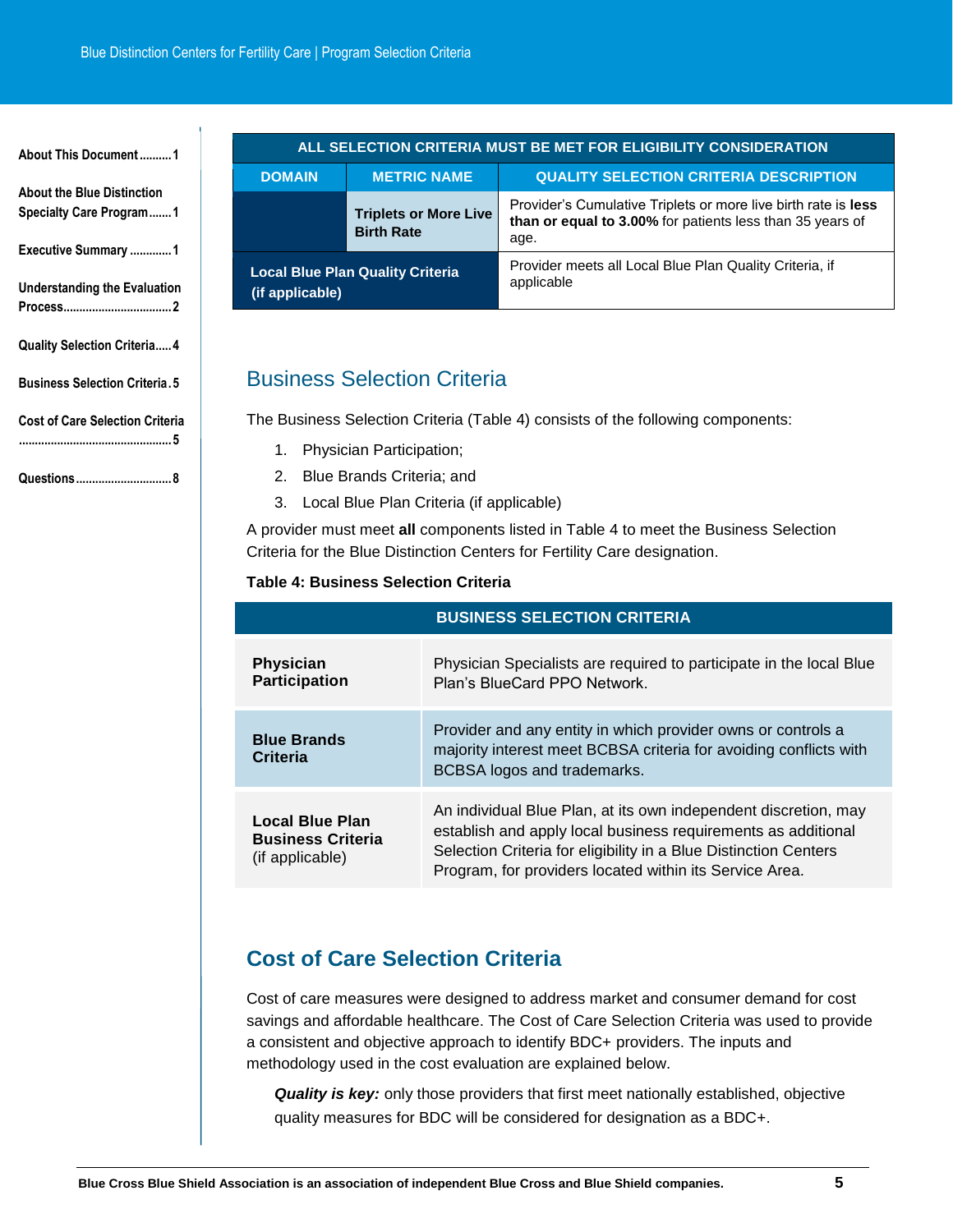**[About the Blue Distinction](#page-1-1)  [Specialty Care Program](#page-1-1) ...... 1**

**[Executive Summary.............](#page-1-2) 1**

**[Understanding the Evaluation](#page-2-0)  Process [.................................](#page-2-0) 2**

**[Quality Selection Criteria](#page-4-0) .... 4**

**[Business Selection Criteria](#page-5-0) 5**

**[Cost of Care Selection Criteria](#page-5-1)**

**[...............................................](#page-5-1) 5**

**[Questions..............................](#page-8-0) 8**

#### **Cost Data Sources and Defining the Episodes**

Cost of Care evaluation was based on a nationally consistent analysis of Blue Plan healthcare claims data. The scope of this analysis included:

- Claims were evaluated using adjusted allowed amounts derived from Blue Plan healthcare claims data from January 1, 2014 through December 31, 2016, and paid through March 31, 2017.
- Fertility Care evaluation identifies individual claims (physician or facility) for the embryo insertion as the trigger event for each IVF cycle in the evaluation. Fertility Care episodes were identified using HCPCS and CPT procedure codes related to embryo transfer (embryo insertion).
- Provider episode costs were analyzed and adjusted separately for each procedure type (i.e., IVF – w/ Fresh Oocytes w/ ICSI, IVF – w/o Fresh Oocytes w/ ICSI, IVF – w/ Frozen Oocytes/Embryos), as follows:
- Member exclusion criteria: No claims data was evaluated for members under 25 and over 45 years of age; members whose primary payer is not a Blue Plan; or members not continuously enrolled for the duration of the episode.
- Episode window for Fertility Care procedures begins 60 days before the index event (embryo insertion) and ends 60 days after the index event.
- Services and related costs were included if logically related to the episode, either if provided for the same condition for which the procedure was performed, as a supporting component of the procedure; or as likely complication of the procedure.

## **Adjusting Episode Costs**

- A geographic adjustment factor (CMS Geographic Adjustment Factors [GAF]) was applied to the episode cost to account for geographic cost variations in medical claims only. With regards to pharmacy cost, geography was not determined to be an independent factor.
- An age adjustment factor was applied to pharmacy costs for the two fresh embryo cycles (IVF – w/ Fresh Oocytes w/ ICSI, IVF – w/o Fresh Oocytes w/ ICSI). An age adjusted pharmacy cost was then added to the geographically adjusted medical claims cost to obtain a total episode cost that could be passed through to the next steps of the cost adjustment.
- MS-DRG risk stratification, a risk adjustment that is commonly applied to many other BDSC designation programs, does not apply to the Fertility Care cost evaluation. Instead of adjustments for comorbid conditions, Fertility Care required adjustments to account for differences in pharmacy cost based on age and the case mix, taking into consideration both procedure type and pharmacy benefit status.
- Pharmacy benefit status. Each of the three procedure types (i.e., IVF w/ Fresh Oocytes w/ ICSI, IVF – w/o Fresh Oocytes w/ ICSI, IVF – w/ Frozen Oocytes/Embryos) were further divided into two subcategories (with and without pharmacy benefits) for case mix adjustment.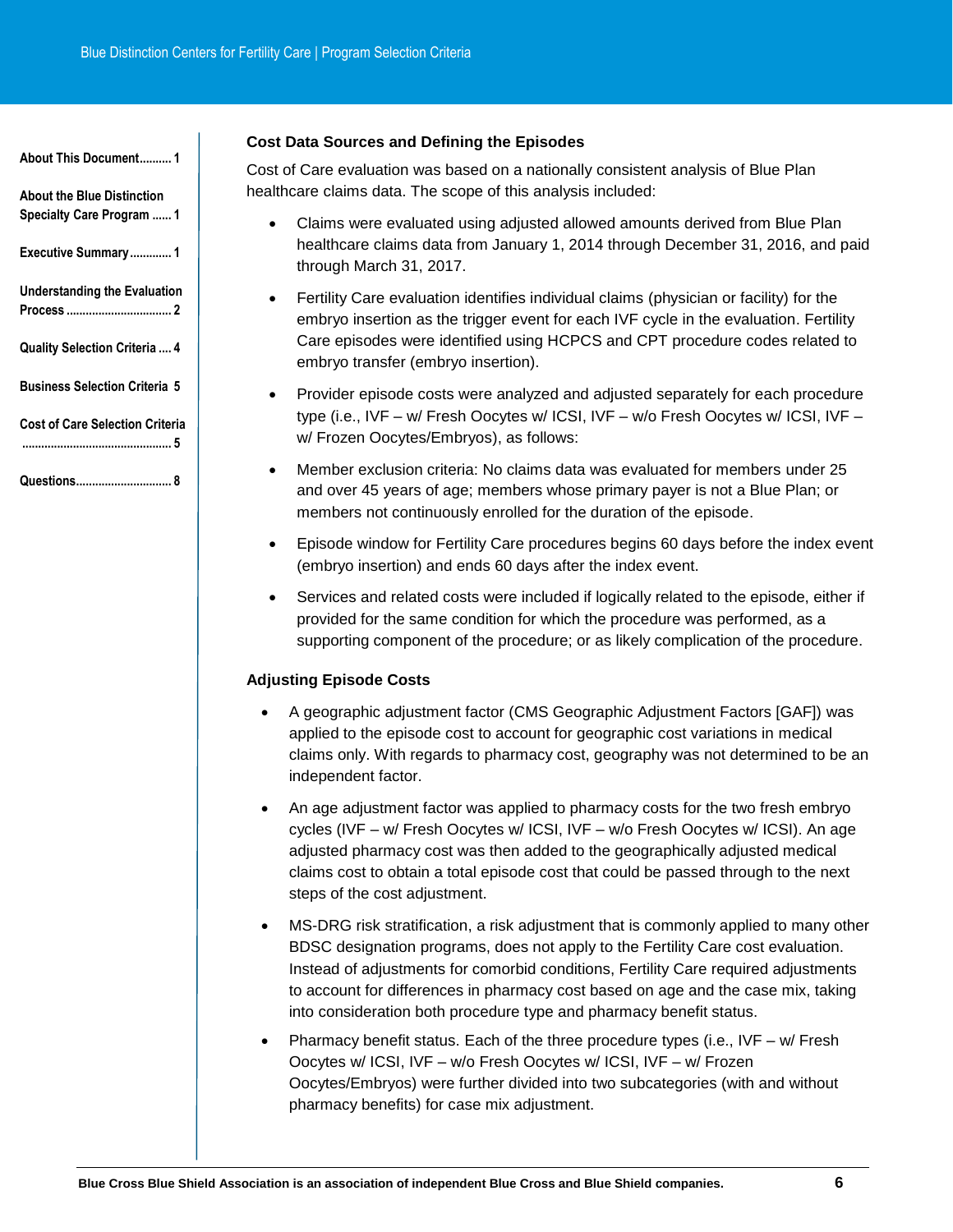**[About the Blue Distinction](#page-1-1)  [Specialty Care Program.......1](#page-1-1)**

**[Executive Summary](#page-1-2) .............1**

**[Understanding the Evaluation](#page-2-0)  [Process..................................2](#page-2-0)**

**[Quality Selection Criteria.....4](#page-4-0)**

**[Business Selection Criteria.5](#page-5-0)**

|  | Cost of Care Selection Criteria |  |
|--|---------------------------------|--|
|  |                                 |  |

**[Questions..............................8](#page-8-0)**

- Managed outliers through winsorization. Outliers were identified as those values for which costs were the top 2 percent and bottom 2 percent of episode costs (geographically adjusted medical claims with age adjusted pharmacy costs). Outlying cost values were truncated to these points, to preserve their considerations in calculating the overall episode cost estimate, while moderating their influence.
- Calculated a Cost Ratio by taking the mean of the episode costs within each procedure type and dividing it by the overall mean episode cost.
- The Cohort/Case Mix Adjustment Factor (which is the inverse of the Cost Ratio) is multiplied by each provider's adjusted and winsorized provider episode costs for each procedure combination to normalize for procedure and benefit type, resulting in a final episode cost that is both geographically, age, and cohort adjusted.

#### **Establishing the Cost Measure**

Each provider being evaluated has a number of fertility procedure episodes attributed to that provider, based on the trigger events that occurred at that provider's location, for each of the three procedure types that were adjusted into a single IVF clinical category. For the IVF clinical category, the median value of the adjusted expected episode costs for that Provider is called the Clinical Category Provider Cost (CCPC). Each provider will have a single Clinical Category Provider Cost (CCPC) for all IVF procedures performed.

Confidence intervals (90 percent) were calculated around each Clinical Category Provider Cost (CCPC). The Upper Confidence Limit (UCL) of the Clinical Category Provider Cost (UCL of CCPC) for the clinical category (above) was divided by the national benchmark, to calculate the Clinical Category Provider Cost Index (CCPCI).

Using the Clinical Category Provider Cost Index (CCPCI) value, an overall Composite Provider Cost Index (CompPCI) was calculated for the provider. Since there is only a single clinical category for the Fertility Cost of Care evaluation, the combined cost index results will match the individual IVF clinical category results prior to rounding. The combined cost index of the median UCL was rounded down, to the nearest 0.025, in order to give providers the benefit of the doubt and to avoid situations where a provider very narrowly missed BDC+ eligibility by an immaterial margin.

The CompPCI was then divided by the national median to normalize/standardize the values. While this does not change the results in any way, it allows for greater transparency by having a CompPCI of 1.0 equivalent to the national median with values greater than 1.0 indicating more expensive providers and values less than 1.0 indicating more efficient providers. In the final step, the CompPCI was compared to the National Cost Selection Criteria to achieve the final cost evaluation decision.

#### **Overlapping Service Area**

For providers in CA, ID, NY, PA, and WA, who may lie in overlapping areas served by more than one local Blue Plan, the same method for cost evaluation was used but the claims data and results were evaluated separately for each of those local Blue Plans, resulting in two evaluations for cost of care; and their own Local Blue Plans decide whether one or both cost of care evaluation(s) must meet BDC+ national criteria.